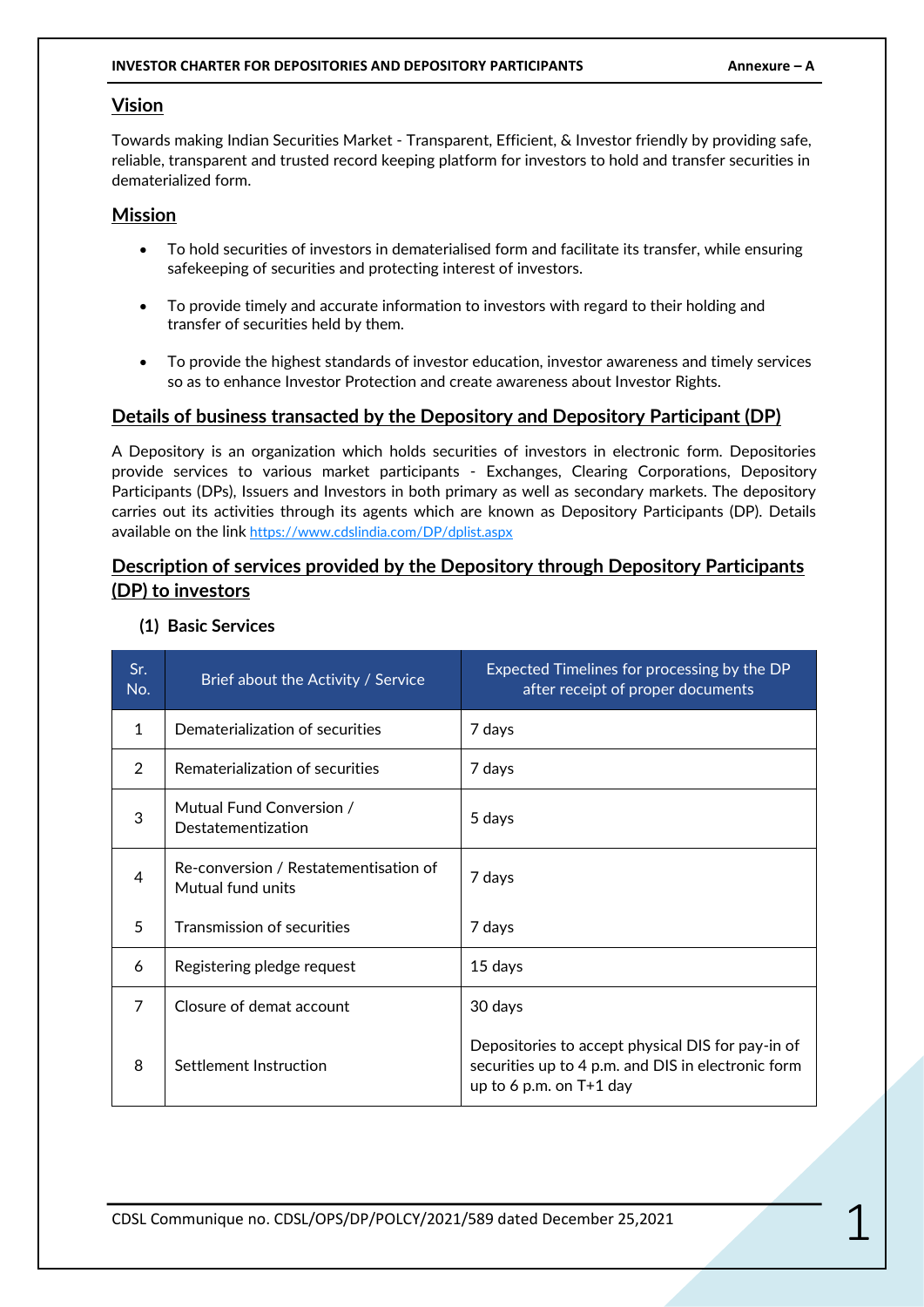#### **(2) Depositories provide special services like pledge, hypothecation, internet-based services etc. in addition to their core services and these include.**

| Sr.<br>No. | Type of Activity / Service                                 | Brief about the Activity / Service                                                                                                                                                                                                                                                                                               |
|------------|------------------------------------------------------------|----------------------------------------------------------------------------------------------------------------------------------------------------------------------------------------------------------------------------------------------------------------------------------------------------------------------------------|
| 1          | Value Added Services                                       | Depositories also provide value added services such as<br>a. Basic Services Demat Account (BSDA)<br>b. T-PIN facility to authorise debits<br>c. Transposition cum dematerialization<br>d. Linkages with Clearing System<br>e. Distribution of cash and non-cash corporate benefits<br>(Bonus, Rights, IPOs etc.), stock lending. |
| 2          | <b>Consolidated Account</b><br>statement (CAS)             | CAS is issued 10 days from the end of the month (if there<br>were transactions in the previous month) or half yearly (if<br>no transactions).                                                                                                                                                                                    |
| 3          | Digitalization of services<br>provided by the depositories | Depositories offer below technology solutions and e-<br>facilities to their demat account holders through DPs:<br>a. E-account opening<br>b. Online instructions for execution<br>c. e-DIS / Demat Gateway<br>d. e-CAS facility<br>e. Miscellaneous services                                                                     |

### **Details of Grievance Redressal Mechanism**

# **(1) The Process of investor grievance redressal**

| 1              | Investor Complaint/ Grievances                          | Investor can lodge complaint/ grievance against the<br>Depository/DP in the following ways:<br>Electronic mode -<br>a <sub>z</sub><br>(i) SCORES (a web based centralized grievance<br>redressal system of SEBI)<br>(https://www.scores.gov.in/scores/Welcome.html)<br>(ii) Respective Depository's web portal dedicated for<br>the filing of compliant<br>(https://www.cdslindia.com/Footer/grievances.aspx)<br>(iii) Emails to designated email IDs of Depository<br>- complaints@cdslindia.com<br>b. Offline mode:<br>The complaints/ grievances lodged directly with the<br>Depository shall be resolved within 30 days |  |
|----------------|---------------------------------------------------------|-----------------------------------------------------------------------------------------------------------------------------------------------------------------------------------------------------------------------------------------------------------------------------------------------------------------------------------------------------------------------------------------------------------------------------------------------------------------------------------------------------------------------------------------------------------------------------------------------------------------------------|--|
| $\overline{2}$ | Investor Grievance Redressal<br>Committee of Depository | If no amicable resolution is arrived, then the Investor has the<br>option to refer the complaint/ grievance to the Grievance<br>Redressal Committee (GRC) of the Depository. Upon receipt<br>of reference, the GRC will endeavour to resolve the<br>complaint/ grievance by hearing the parties, and examining<br>the necessary information and documents                                                                                                                                                                                                                                                                   |  |

CDSL Communique no. CDSL/OPS/DP/POLCY/2021/589 dated December 25,2021 2021